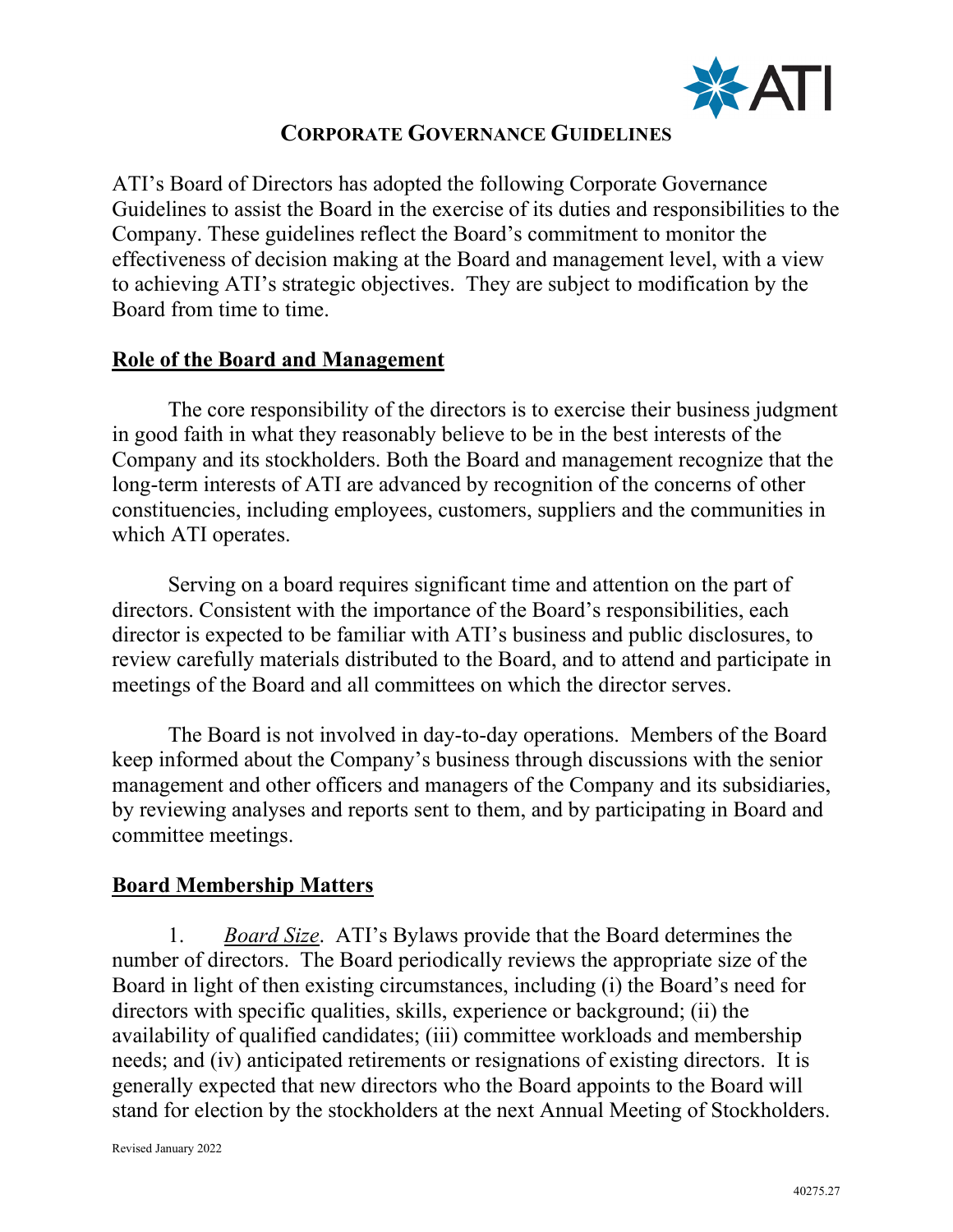2. *Independence*. At least 75% of ATI's directors are, and at least a substantial majority of ATI's directors will be, "independent" under the New York Stock Exchange definition of independence and the Company's board independence standards set forth in Annex A to these guidelines. A director is "independent" only if the director is a non-management director and, in the Board's judgment, does not have a material relationship with the Company or its management. The Board shall undertake an annual review of the independence of all non-employee directors. The Board will make its determination that a director is independent following a review of all relevant information, including any information that directors are asked to provide the Board regarding the director's business and other relationships with the Company and its affiliates and with senior management of the Company and their respective affiliates, and a recommendation of the Nominating and Governance Committee. Directors have an affirmative obligation to inform the Board of any material changes in their circumstances or relationships that may impact their designation by the Board as "independent."

3. *Business Relationships with Directors.* All business relationships between a director (including any member of a director's immediate family) and the Company shall be evaluated in accordance with the Statement of Policy with respect to Related Party Transactions.

4. *Selection of Board Members*. The Board is responsible for recommending director nominees to the stockholders and for selecting directors to fill vacancies between stockholder meetings. The Nominating and Governance Committee recommends candidates to the Board. Stockholders may nominate candidates for election to the Board by following the procedures described in ATI's certificate of incorporation and Bylaws. They generally require that notice be received by the Corporate Secretary not less than 75 days and not more than 90 days before the first anniversary of the date of the preceding year's annual meeting. The notice must contain certain information specified by ATI's certificate of incorporation and Bylaws.

5. *Board Membership Criteria*. In addition to the independence and other general criteria set forth in these guidelines, nominees for director are generally selected on the basis of the following criteria: their business or professional experience, recognized achievement in their respective fields, their integrity and judgment, their ability to devote sufficient time to the affairs of the Company, the diversity of their backgrounds and the skills and experience that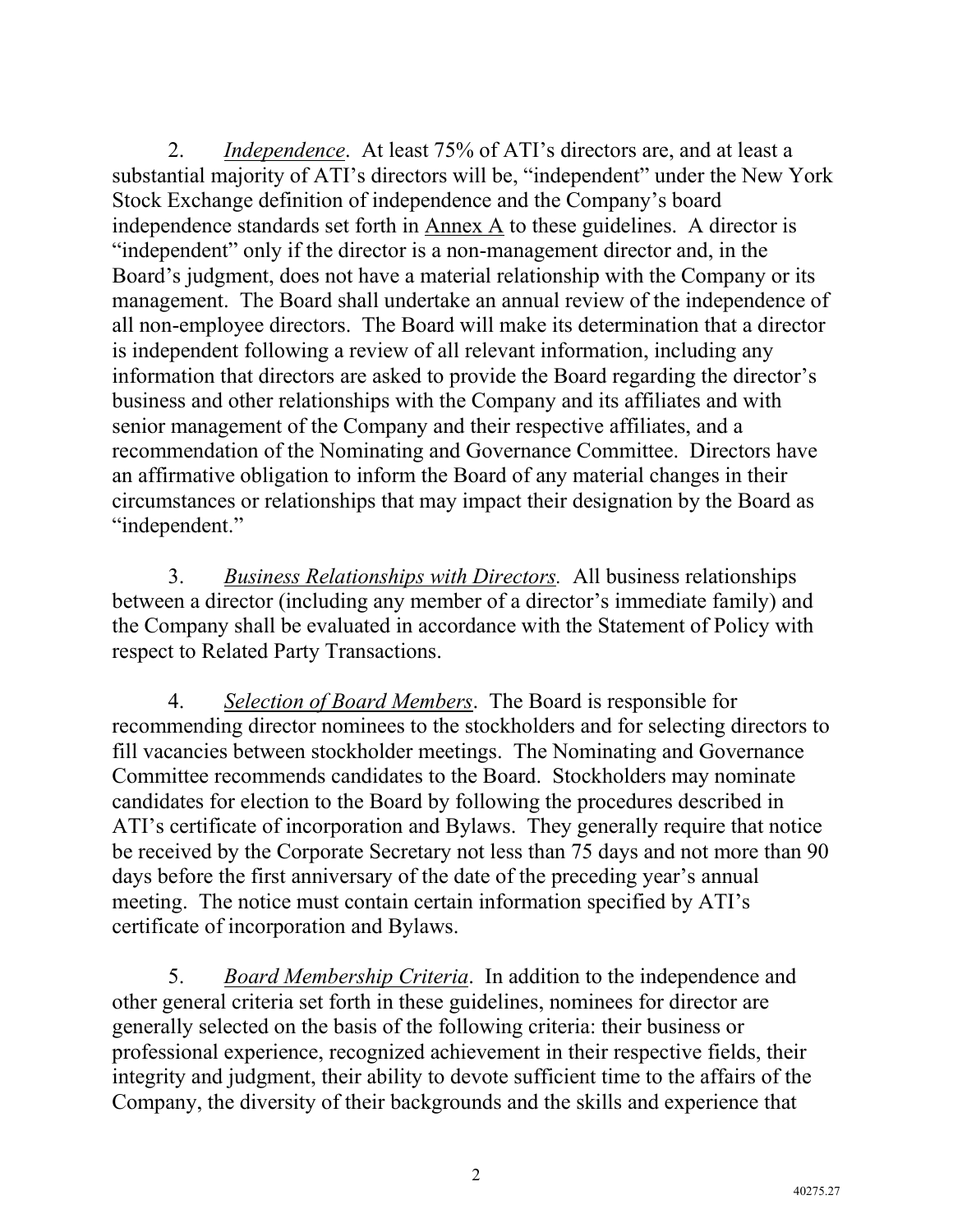their membership adds to the overall competencies of the Board, and the needs of the Company from time to time. Nominees must also represent the interests of the Company's stockholders.

The Nominating and Governance Committee is responsible for evaluating, on an ongoing basis, all directors and director candidates in order to assure that the Board consists of an appropriately varied and diverse combination of talents, skills, experiences, knowledge, backgrounds, viewpoints, tenure and other characteristics to ensure the Board's ongoing effectiveness. As part of the Board's process for identifying and evaluating candidates for director, the Nominating and Governance Committee will conduct individual reviews of current directors whose terms are nearing expiration, but who may be proposed for re-election, in light of the considerations described above and their past contributions to the Board.

The Board is responsible for determining whether one or more members of the Audit and Risk Committee are "audit committee financial experts," as contemplated by applicable rules of the Securities and Exchange Commission. Under the Audit and Risk Committee Charter, the Board of Directors shall appoint at least one member to the Audit and Risk Committee who is an "audit committee financial expert" as defined by the Securities and Exchange Commission. The Nominating and Governance Committee will coordinate closely with the Board in evaluating the background and experience of existing Board members and potential Board nominees to satisfy this responsibility.

6*. Mandatory Retirement Age.* ATI's directors retire from the Board immediately following the conclusion of the Annual Meeting of Stockholders that follows their 75th birthday. If a director will reach his or her 75th birthday at any time during his or her next upcoming term, the Nominating and Governance Committee should take this fact into account in determining whether to recommend the nomination of the director.

7. *Term Limits.* The Board has decided not to adopt arbitrary term limits for its directors. As an alternative to term limits, the Nominating and Governance Committee, in consultation with the Chairman, reviews each director's continuation on the Board near the end of the director's existing term. The Board recognizes that directors who have served on the Board for an extended period of time can provide valuable insight into the operation and future of the Company based on their experience with and understanding of the Company's history, policies and objectives.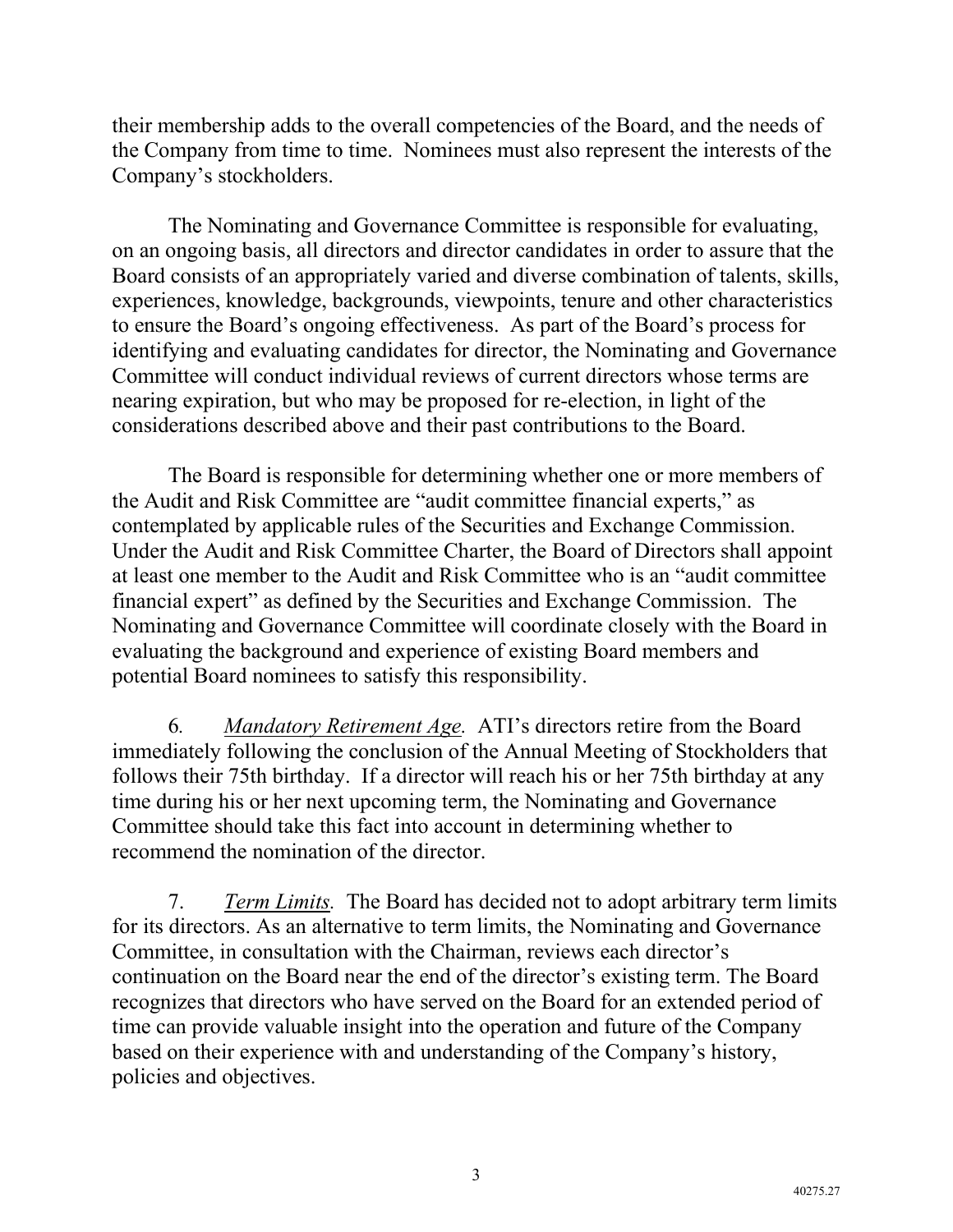8. *Directors Who Change Their Positions.* A director who undergoes a significant change in his or her principal occupation or responsibilities (including retirement) should give written notice to the Board, specifying the details of the change and volunteering to resign from the Board, as soon as feasible. This gives the Board, through the Nominating and Governance Committee, the opportunity to review the continued appropriateness of the director's membership on the Board and each applicable Board committee under the circumstances.

9. *Limitations on Other Board/Committee Service.* While the Board does not believe that its non-management members should be categorically prohibited from serving on boards and/or committees of other organizations, the Board believes that Board members should not simultaneously serve on the boards of directors of more than three other public companies. The Nominating and Governance Committee and the full Board will take into account the nature of and time involved in a director's service on other boards in evaluating whether an individual director should be nominated for re-election to the Board. In addition, directors should notify the Chairman, the Chair of the Nominating and Governance Committee and the Corporate Secretary before accepting a seat on the board of another business organization, in order to avoid potential conflicts.

The Audit and Risk Committee Charter provides that Committee members shall not simultaneously serve on the audit committees of more than three public companies, including the Company, unless the Board shall determine in advance that such simultaneous service would not impair the director's ability to effectively serve on ATI's Audit and Risk Committee. Such determinations will be disclosed in ATI's annual proxy statement.

The Chief Executive Officer (CEO) must obtain the approval of the Nominating and Governance Committee before accepting an invitation to serve on the board of another public company.

10. *Withheld Votes in Uncontested Elections for Director.* ATI's Bylaws contain provisions governing situations in which a nominee for director in an uncontested election receives a greater number of votes "withheld" from his or her election than votes "for" such election.

## **Board Structure, Operations and Meetings**

1. *Board Leadership and Lead Independent Director.* The Chairman and the Chief Executive Officer are selected by the Board. The Board has no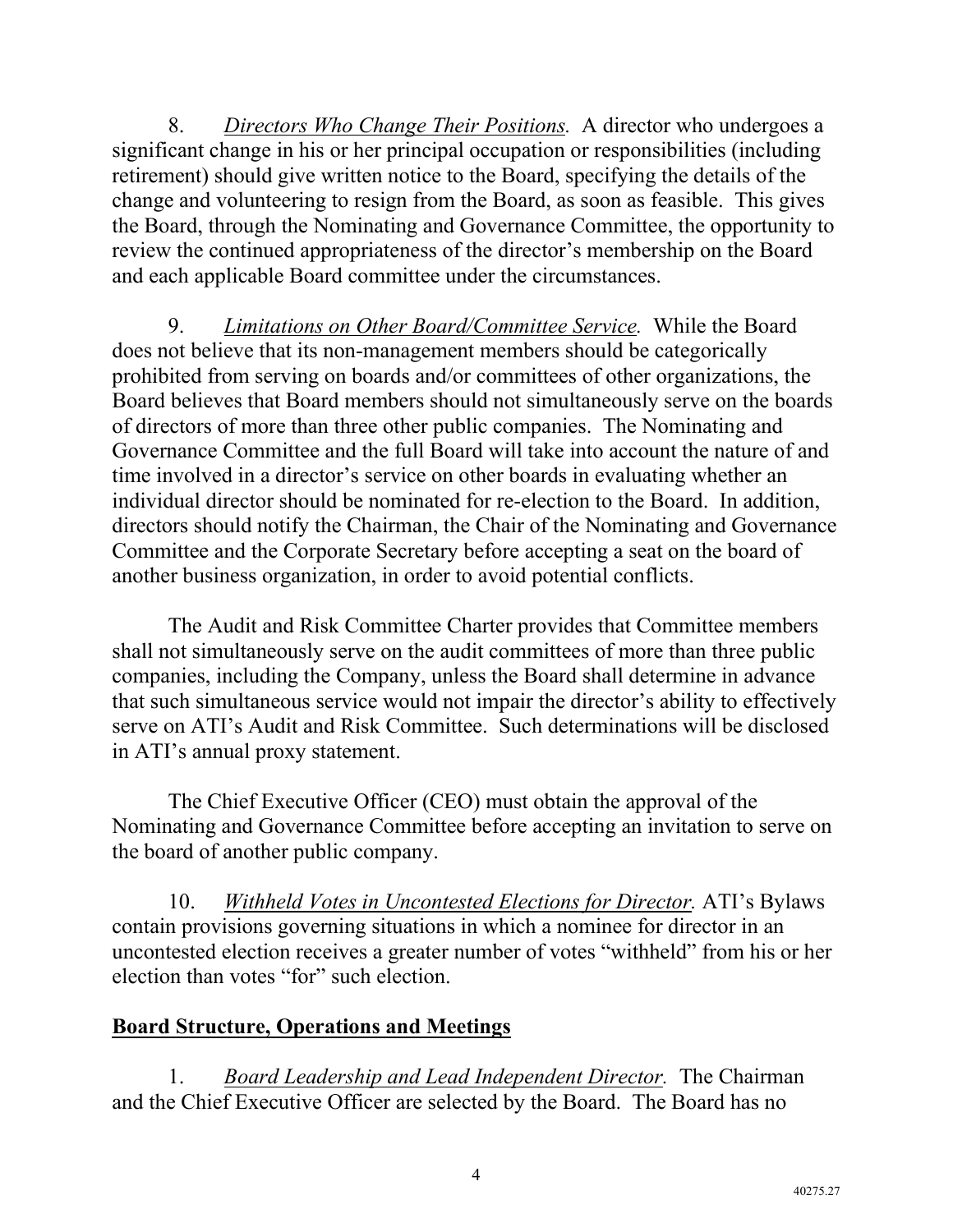policy with respect to the separation of the offices of Chairman and Chief Executive Officer. The Board believes that this issue is part of the succession planning process and that it is in the best interests of the Company for the Board to make a determination in light of factors and considerations prevailing at that time as to whether the Chief Executive Officer should also serve as Chairman of the Board.

The Board has determined that it is useful and appropriate to designate a non-employee, independent director to serve as Lead Independent Director. The Lead Independent Director shall serve until a successor shall have been duly elected or appointed by the independent members of the Board, or until such earlier time as the Lead Independent Director ceases to be a member of the Board, resigns as Lead Independent Director, or is otherwise removed as Lead Independent Director by a majority of the independent directors of the Board.

The specific responsibilities of the Lead Independent Director shall be as follows, unless designated otherwise by the Board:

• Preside at meetings of the Board of Directors in the absence of the Chairman, including executive sessions of the independent directors, and ensure that appropriate feedback, if any, is provided to the Chairman promptly after such meetings.

If the Lead Independent Director is not present at a meeting of the Board or an executive session of independent directors, a majority of the independent directors present at such meeting shall select a director to act as Lead Independent Director for the purpose and duration of the meeting.

- Communicate with, and appropriately facilitate communication among, independent directors between meetings, when appropriate.
- Serve as the principal liaison on Board-wide issues between the independent directors and the Chairman. It should be noted that each director, however, remains free to communicate directly with the Chairman, as appropriate.
- Advise the Chairman regarding schedules, agendas and the quantity, quality, and timeliness of information for the Board and Committee meetings.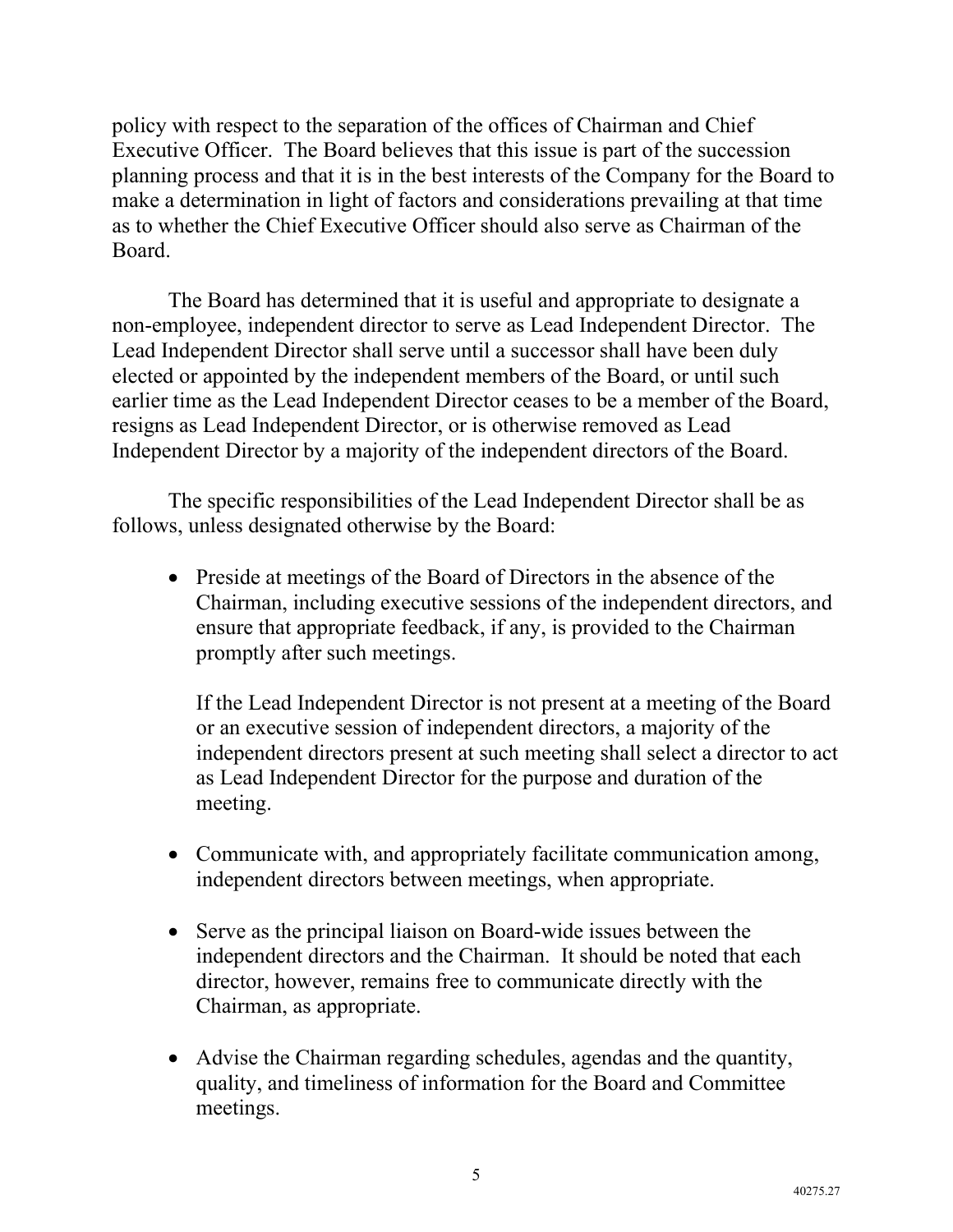- Be available to serve as a contact for the Company's stockholders wishing to communicate with the Board other than through the Chairman, when appropriate, and communicate with other external constituencies, as needed.
- Have the authority to call meetings of the independent directors, when necessary and appropriate.
- Advise and consult with the Chairman on matters related to corporate governance and Board performance.
- Generally serve as a resource for, and counsel to, the Chairman.
- Perform such other duties as may be prescribed by the independent directors from time to time.

2. *Selection of Agenda Items for Board Meetings.* Though the Chairman establishes the agenda for each Board meeting, any director may request items to be included on the agenda.

3. *Distribution of Board Materials.* Board members receive agendas and other information, to the extent practicable, in sufficient time before the Board meetings so they will have an opportunity to prepare for discussion of the items at the meeting.

4. *Attendance of Non-Directors at Board Meetings.* At the discretion of the Chairman or the Chief Executive Officer, ATI's senior officers may attend appropriate portions of Board meetings. The Board also encourages the executive officers to bring non-executive managers to Board meetings, from time to time, who: (i) can provide additional insight into the items being discussed by the Board, or (ii) senior management believes have future potential as leaders.

5. *Executive Sessions of Non-Management and Independent Directors.* The non-management directors meet separately from the other directors in regularly scheduled executive sessions without members of management (except to the extent the non-management directors request the attendance of a member of management). The protocol for these executive sessions is as follows: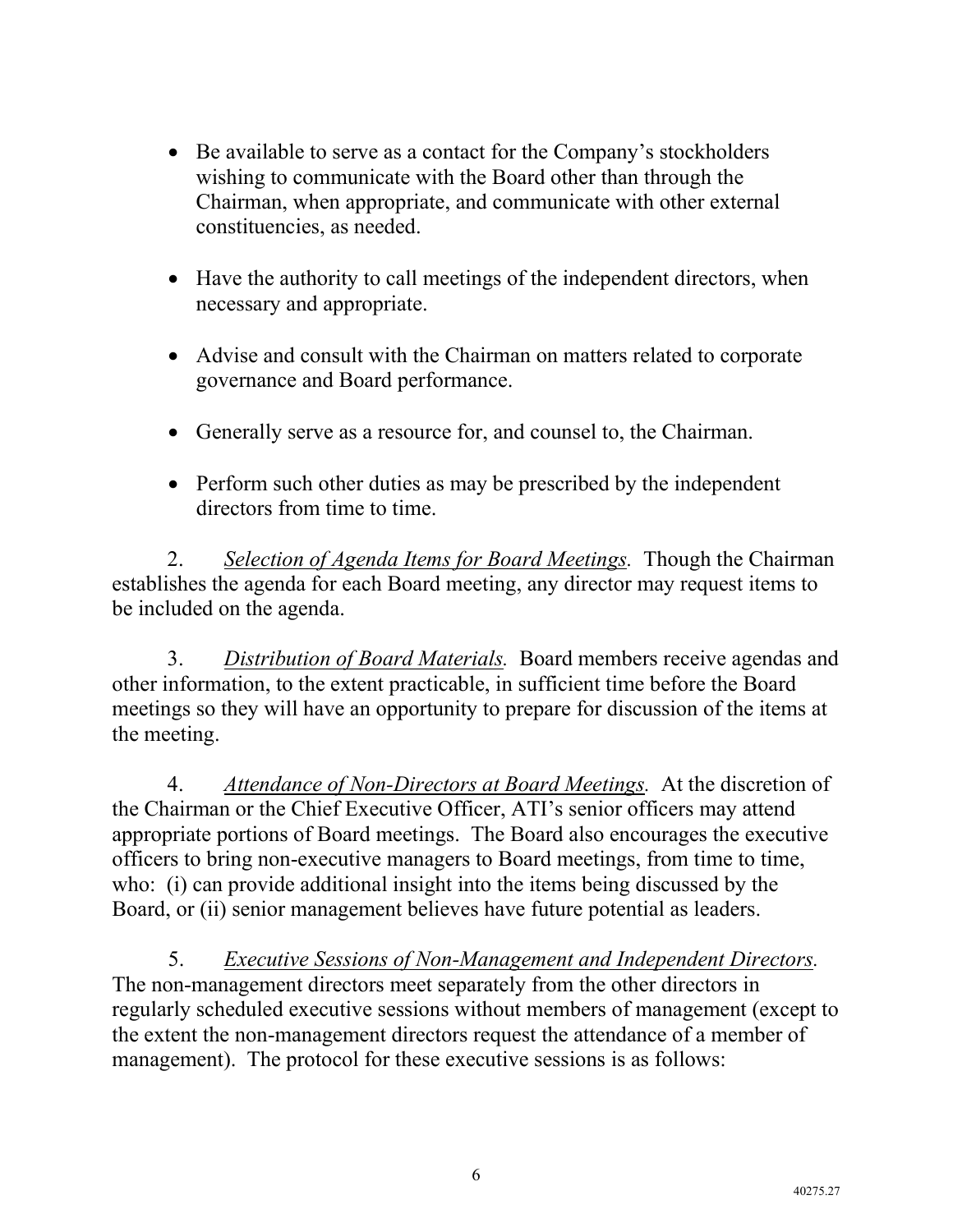(i) Scheduling; Notice. The non-management directors meet at least three times a year at the end of, and at the location of, regularly scheduled Board meetings, or at such other time or such other place as the non-management directors shall agree. Any non-management director can request that such a meeting take place. The Lead Independent Director may also call such a meeting. No special notice is required for regularly scheduled meetings of the nonmanagement directors.

(ii) Chairing Arrangements. The Chairman of the Board serves as the Chair of the meetings. If the Chairman is not present, the Lead Independent Director shall serve as the Chair of the meetings. If the Lead Independent Director is not present, the position of Chair rotates on a per meeting basis, in the following order, among the non-management Chairs of the Board's committees: Nominating and Governance Committee, Audit and Risk Committee, Personnel and Compensation Committee and Technology Committee. If the committee Chair is not non-management, or is unable to attend or is temporarily absent, the position of Chair is assumed by the next non-management Chair in the rotation order described above. The Chair determines the procedure for dealing with individual items at the meetings of the non-management directors.

(iii) Executive Sessions of Independent Directors. If any nonmanagement directors are not independent, the independent directors will meet in executive session at least one time a year at the end of, and at the location of, regularly scheduled Board meetings, or at such other time or such other place as the independent directors shall agree. The Lead Independent Director may also call such a meeting. The protocol for these meetings is the same as the protocol for meeting of the non-management directors.

(iv) Communication with Non-Management Directors. Any interested parties desiring to communicate with the Lead Independent Director or any other of the non-management directors regarding the Company may send correspondence in care of ATI's Corporate Secretary, or contact the toll-free helpline, at 1-877-787-9761, which can be utilized on a confidential and anonymous basis, twenty-four hours a day.

6. *Director Orientation and Continuing Education.* The Board and the Company have an orientation process for new directors and new members of the Board's committees. Materials and programs will be provided to new directors on an individual basis to familiarize them with the Company's strategic plans, its significant financial, accounting and risk management issues, and its compliance programs, including its *Corporate Guidelines for Business Conduct and Ethics*.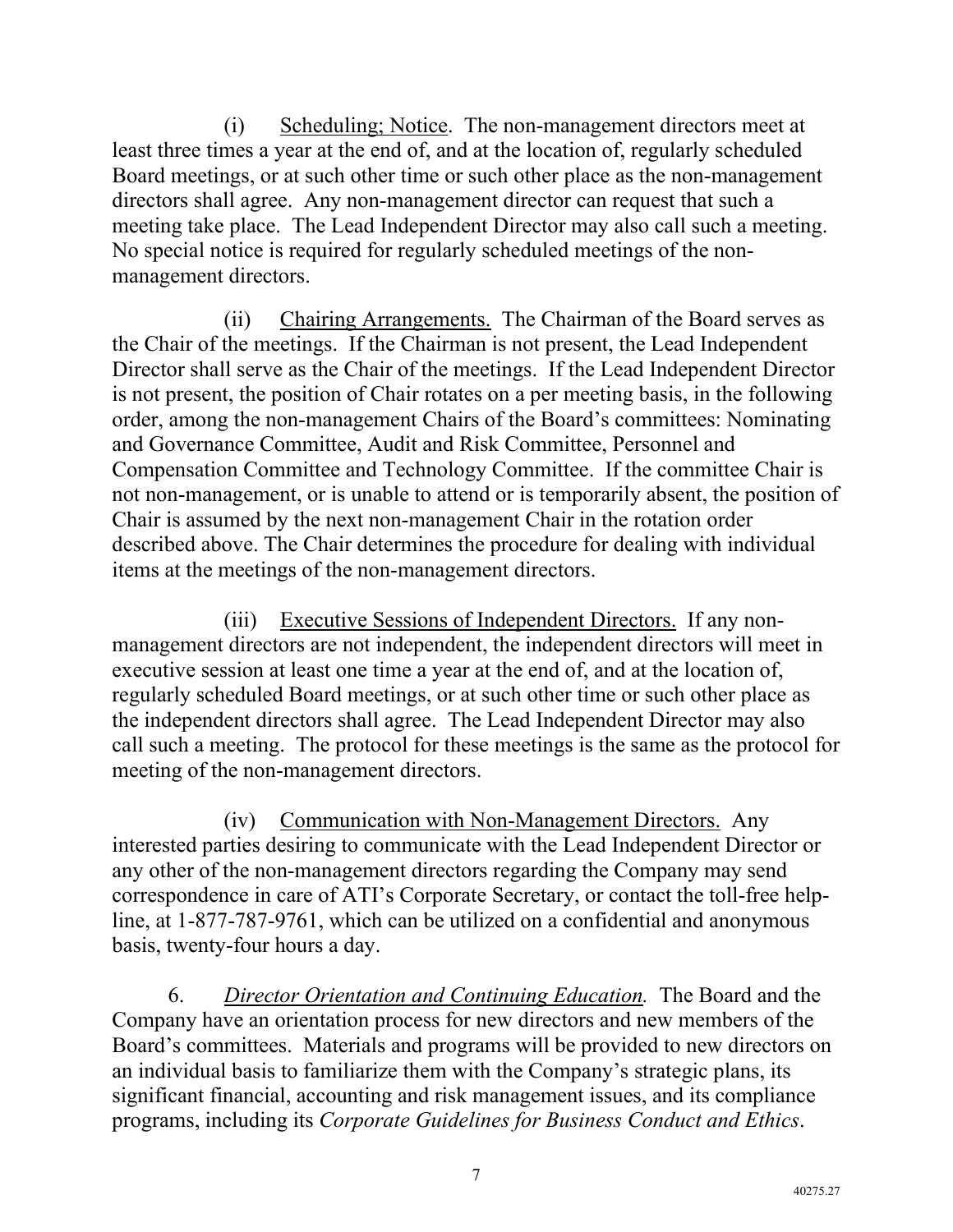Each new director must participate in the Company's orientation process within six months of the annual meeting at which such new director was elected or within six months of the time such new director otherwise joins the Board. Each new member of a Board committee shall participate in the Company's orientation process for members of that committee as soon as practicable after his or her appointment. All continuing directors or committee members, as the case may be, will be invited to attend orientation programs. The Company will also provide additional formal and informal continuing education materials and programs to directors and committee members on an on-going basis, particularly in light of new developments. Orientation and continuing education programs may include presentations made by outside legal, accounting or other advisors or consultants or, to the extent appropriate, visits to the Company's headquarters or significant facilities. Directors may attend continuing director education courses. Accordingly, the Company will pay for the reasonable cost of such courses and related reasonable travel expenses.

7. *Assessing Performance of the Board*. Each director will annually participate in an evaluation of the performance of the Board as a whole to determine whether the Board and its committees are functioning effectively. The evaluation will focus on the Board's contribution to the Company and will focus on areas in which the Board believes that it or its committees of the Company could improve. The Nominating and Governance Committee will oversee this process.

8. *Director Compensation.* Only non-employee directors are compensated for their service as directors. Their compensation is intended to be sufficient to attract qualified candidates. The Board reviews director compensation from time to time. The Nominating and Governance Committee is responsible for making recommendations to the Board regarding director compensation.

9. *Stock Ownership by Directors.* It is the policy of the Board that all directors hold an equity interest in the Company. In furtherance of this policy, directors should shares of Common Stock of the Company having a minimum aggregate fair market value at least equal to four times the then-current amount of the annual cash retainer component of the Company's director compensation program, in each case within five years of the director's initial election to the Board (or such other timeframe as may be determined by the Board from time to time), to be calculated in accordance with policies adopted by the Board from time to time. Directors are required to retain a minimum of one-third of their Common Stock awards until the guidelines are attained. The Board recognizes that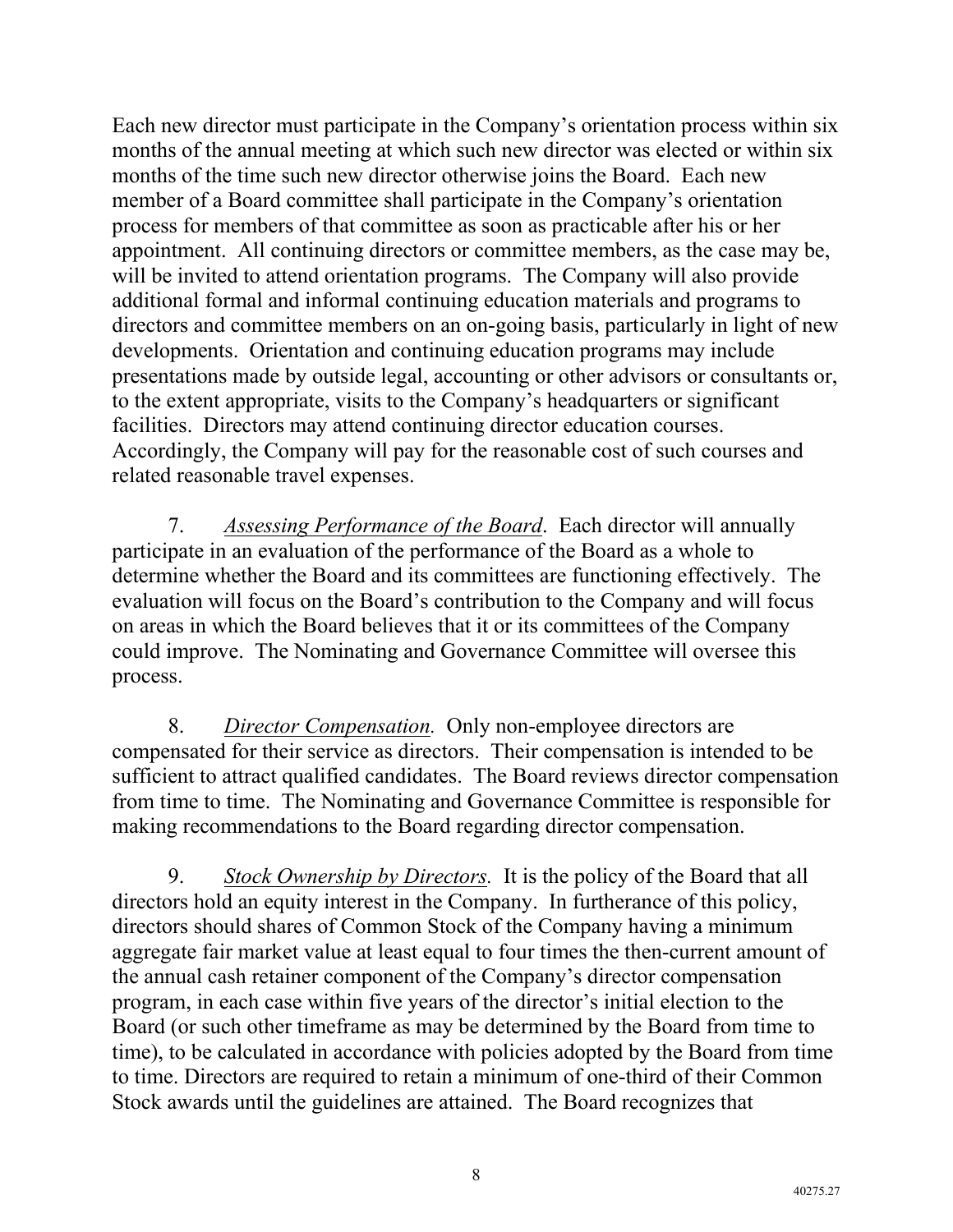exceptions to this policy may be necessary or appropriate in individual cases, and may approve such exceptions from time to time as it deems appropriate.

10. *Participation in Public Forums*. Any participation by an ATI director in a public forum concerning a subject that could have an impact on the Company shall first be submitted to the Chair of the Nominating and Governance Committee and the Chairman of the Board for approval. If such participation is authorized, the director should, during the public engagement, expressly state that any remarks or comments by the director are not made on behalf of ATI.

## **Board Committees**

1. *Number and Type of Committees.* The Board has four standing committees – an Audit and Risk Committee, a Nominating and Governance Committee, a Personnel and Compensation Committee and a Technology Committee. The Board may add new committees or remove existing committees as it deems advisable for purposes of fulfilling its primary responsibilities.

Only independent directors are permitted to serve on the Audit and Risk Committee, the Personnel and Compensation Committee, and the Nominating and Governance Committee. Audit and Risk Committee members must meet an additional independence standards under the Securities and Exchange Commission and New York Stock Exchange rules. Specifically, Audit and Risk Committee members may not receive any compensation from the Company other than their directors' compensation.

Each committee has a written charter that describes its responsibilities. The current charters of each committee are published on ATI's website and will be mailed to stockholders upon written request. The current charters of each committee will be amended from time to time to include such other provisions as may be required by applicable law or corporate governance rules of the Securities and Exchange Commission or the New York Stock Exchange, or to include such other provisions as may be determined by the Board to be necessary or appropriate under the circumstances in light of then current practices.

Each of the Audit and Risk Committee, the Personnel and Compensation Committee, and the Nominating and Governance Committee has the authority, as it deems appropriate, to independently engage outside legal, accounting or other advisors or consultants. In addition, each committee annually conducts a review and evaluation of its performance.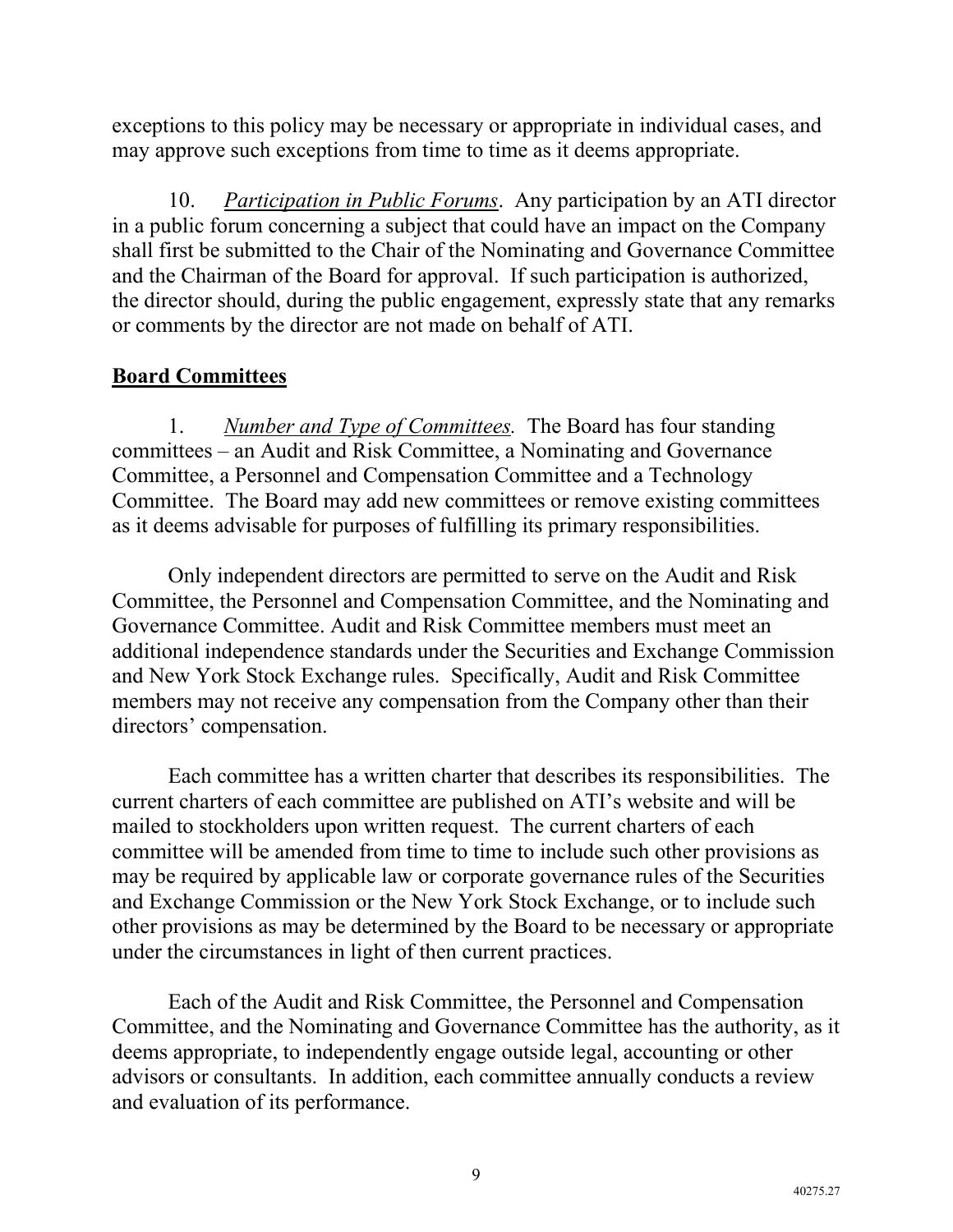A summary of the responsibilities of each committee follows:

• Audit and Risk Committee. The Audit and Risk Committee assists the Board's oversight of the integrity of ATI's financial statements, ATI's compliance with legal and regulatory requirements, the qualifications and independence of ATI's independent auditors, and the performance of ATI's internal audit function and independent auditors. The committee has authority to appoint ATI's independent auditors. Additionally, the Audit and Risk Committee makes recommendations and provides guidance to the Board regarding major financial policies of the Company and oversees the identification, evaluation and mitigation of significant risks to the Company and its business, operations and results, including without limitation risks associated with climate change and other environmental compliance and sustainability matters.

• Nominating and Governance Committee. The Nominating and Governance Committee is responsible for overseeing corporate governance matters. It conducts an annual evaluation of how the Board is functioning as a whole. It also recommends to the Board individuals to be nominated as directors. This includes evaluation of new candidates as well as evaluation of current directors who are being considered for re-election. This committee is also responsible for administering ATI's director compensation programs. The Committee also performs other duties as are described in these guidelines.

• Personnel and Compensation Committee. The Personnel and Compensation Committee reviews and approves corporate goals and objectives relevant to CEO compensation, evaluates the CEO's performance in light of those goals and objectives and determines and approves the CEO's compensation level (either as a committee or together with the other independent directors, as directed by the Board) based on this evaluation. The Personnel and Compensation Committee determines and approves the level of executive officer compensation and makes recommendations to the Board with respect to incentive-compensation plans and equity-based plans that are subject to Board approval. The Personnel and Compensation Committee also administers ATI's incentive compensation plans and oversees the Company's human capital management policies and practices, including its workforce and professional development and diversity and inclusion initiatives.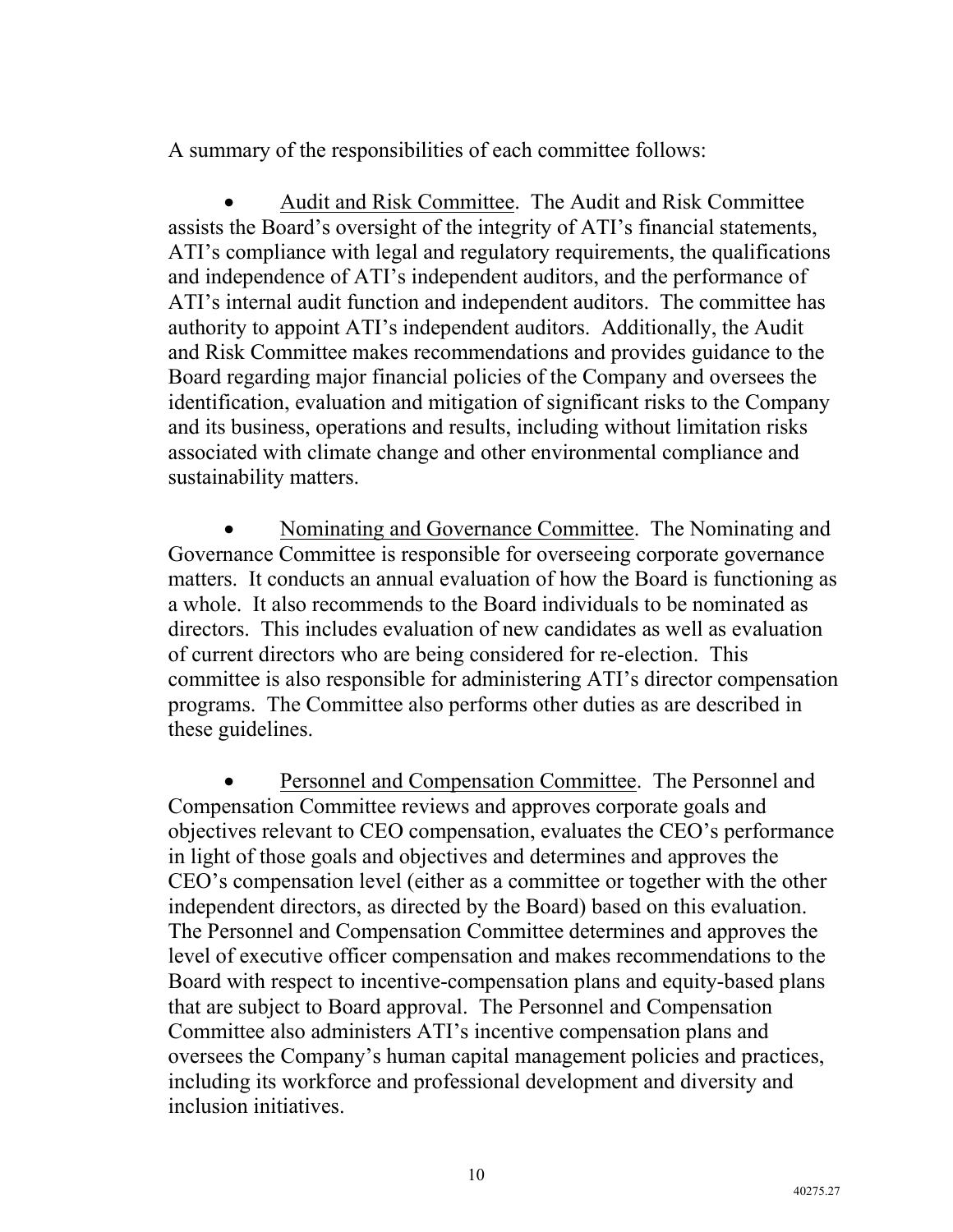• Technology Committee. The Technology Committee reviews changing technologies and evaluates how they affect the Company and its technical capabilities.

2. *Appointment and Rotation of Committee Members.* The Nominating and Governance Committee is responsible, after consultation with the Chairman, for recommending to the Board the assignment of Board members to the various committees, including the chair of each committee, taking into account each director's particular experience and knowledge of the Company and the preferences of each director. The Board appoints annually the members of the committees and committee chairs.

While rotating committee members will be considered periodically, the Board does not believe that rotation should be mandated as a policy because there are significant benefits attributable to continuity, experience gained in service on particular committees and utilizing effectively the individual talents of Board members.

3. *Frequency and Length of Committee Meetings.* Subject to any requirements in the applicable charter regarding the frequency of committee meetings, each committee chair, in consultation with committee members, determines the frequency and length of the meetings of the committee, taking into account the duties and responsibilities of the Committee.

4. *Committee Agenda, Background Materials and Reports.* The chair of each committee, in consultation with the appropriate members of management and staff, develops the committee's agenda. Committee members receive agendas and other information, to the extent practicable, in sufficient time before the committee meetings so they will have an opportunity to prepare for discussion of the items at the meeting.

The agenda for each committee meeting is distributed to other members of the Board at the same time that it is distributed to committee members. Minutes of each committee meeting are provided to each Board member to assure that the Board remains fully apprised of topics discussed and actions taken. The chair of each committee also regularly reports at Board meetings on the matters the committee considered and acted upon since the previous Board meeting.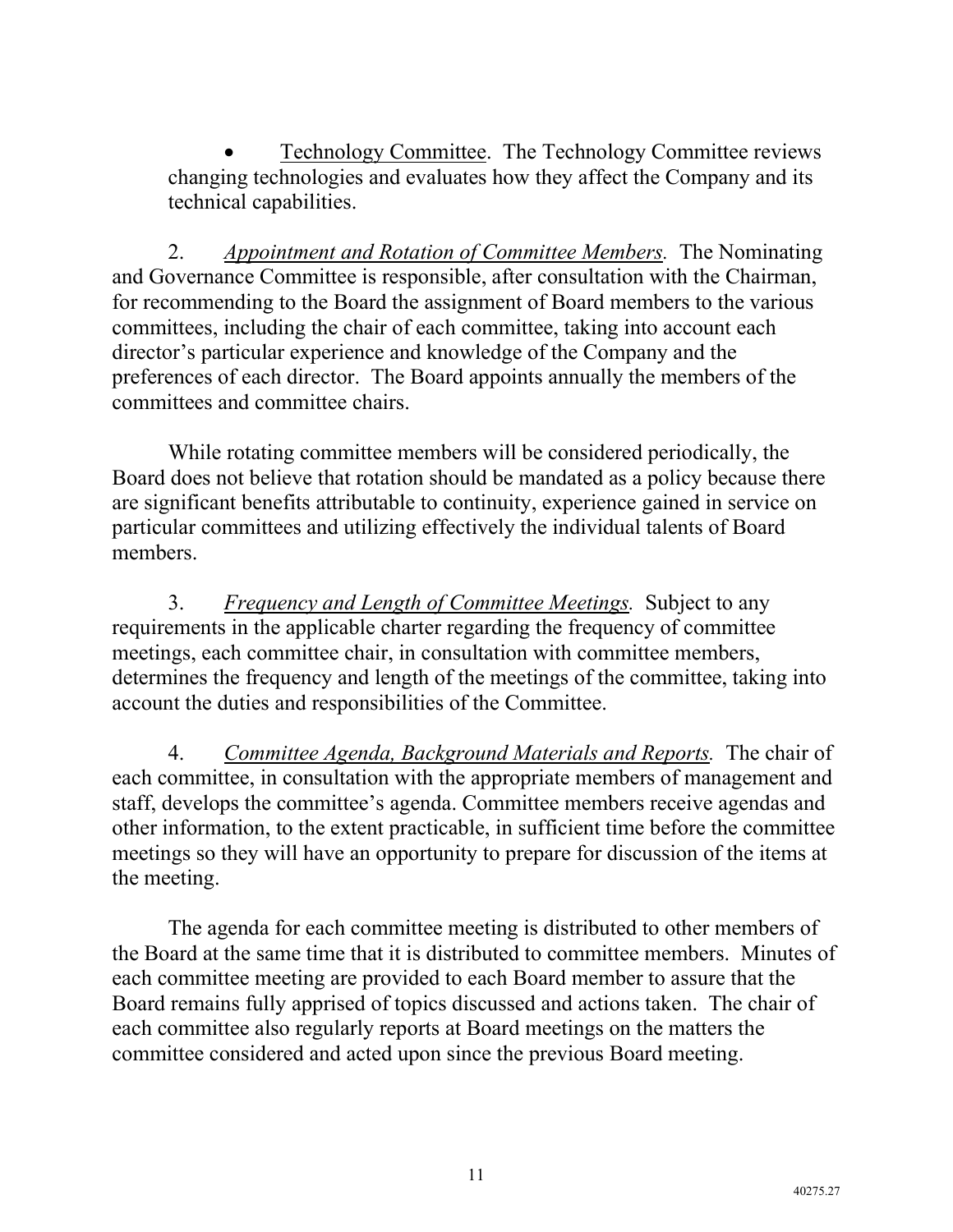## **Board Responsibilities**

• *Review and Approve Strategic Direction, Operating Plans and Significant Corporate Actions.*

The Board reviews and approves ATI's strategic plan, yearly goals and an annual operating plan for the Company. The Board also reviews and approves significant corporate actions, including the declaration of dividends and major transactions.

- *Monitor Company Performance*. On an on-going basis during the year, the Board monitors ATI's performance against its annual operating plan and reviews ATI's financial performance.
- *Advise and Counsel Management on Significant Issues; Oversee the Identification and Mitigation of Significant Risks.*

The Board is responsible for utilizing the broad range of experiences and perspectives of directors to advise and counsel management, both in meetings and in informal consultations, on significant issues facing the Company and, as part of its responsibilities in this regard, for overseeing management's identification and mitigation of material risks facing the Company. Issues of significance to the Company include, among others, various environmental, social and governance ("ESG") matters, including but not limited to corporate social responsibility, environmental sustainability, workforce and community health and safety and leadership and workforce diversity and inclusion. In exercising its risk oversight function, the Board regularly considers and discusses with management current and emerging risks and trends, including global political, legislative and regulatory ESG developments and other ESG risks, their impacts on the Company and its stakeholders, and how the Company's policies, procedures and actions can address such risks and trends. The Board has the authority, as it deems appropriate, to independently engage outside legal, accounting or other advisors or consultants in furtherance of its responsibilities.

## • *Evaluate the CEO.*

The Personnel and Compensation Committee evaluates annually the performance of the CEO based on objective criteria, including the performance of the business and the accomplishment of strategic goals and objectives, and such factors as leadership, planning, and personnel development. The results of the evaluation are communicated to the CEO at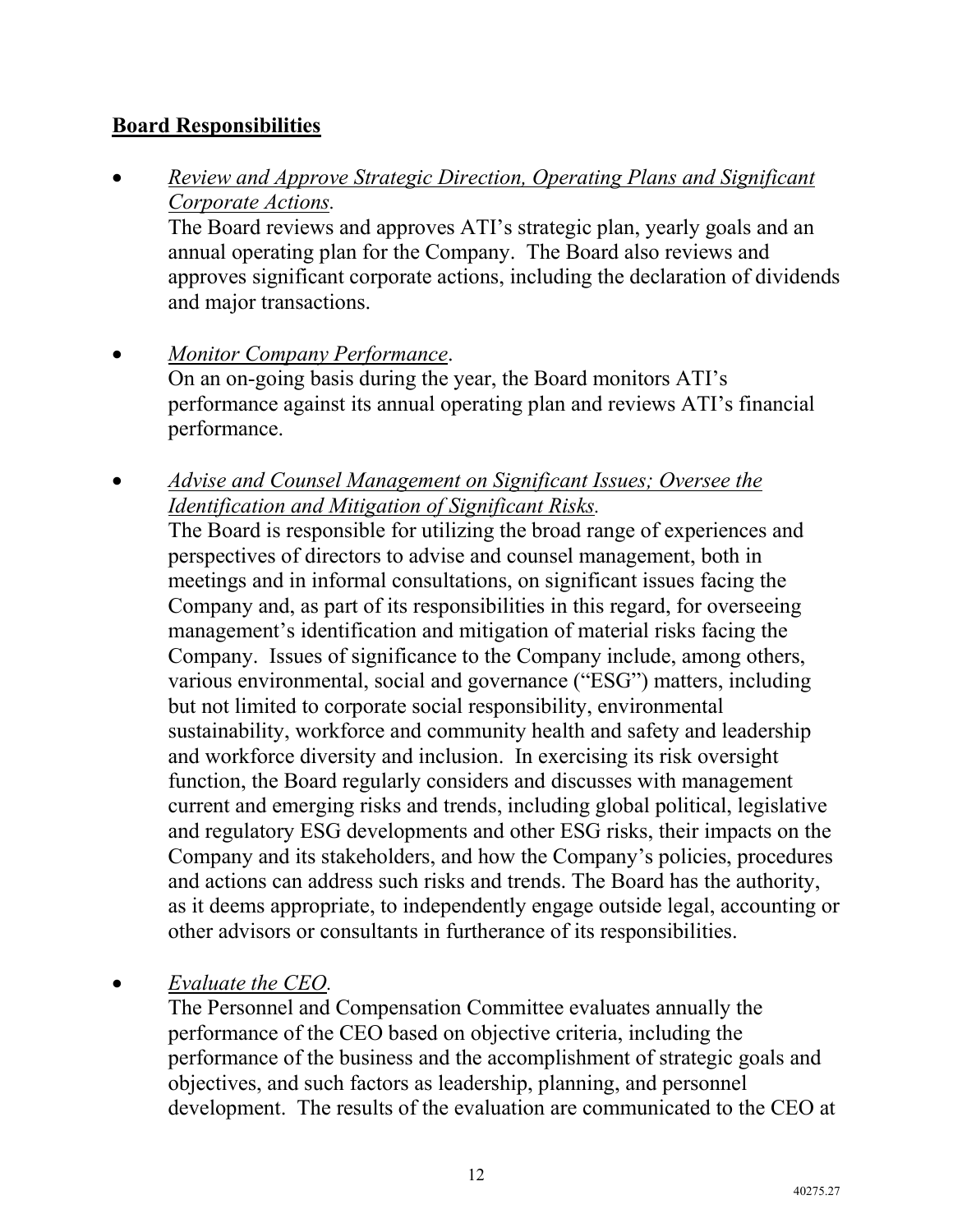an executive session of the Board. The Personnel and Compensation Committee uses the results of the evaluation in the course of its deliberations regarding the compensation of the CEO.

• *Review and Approve Executive Compensation*.

The Personnel and Compensation Committee, in consultation with the nonmanagement directors, reviews and approves the compensation of the CEO, and the Committee reviews and approves the compensation plans for other members of senior management, to ensure they are appropriate, competitive and properly reflect ATI's goals and objectives. Annually, the CEO meets with the Personnel and Compensation Committee to develop appropriate goals and objectives for the annual and longer-term executive incentive plans, which are then reviewed with the entire Board.

- *Review and Approve Management Succession Planning*. The Personnel and Compensation Committee and the Board periodically review ATI's management succession plans. They also regularly review policies and procedures for the selection and evaluation of the CEO, as well as policies regarding timely and efficient transfer of responsibilities in the event of an emergency. The Committee may also consider potential successors to the CEO and other key members of the senior management of the Company in accordance with the Company's management succession plans.
- *Monitor Ethical and Legal Compliance.*

The Board, with the assistance of the Audit and Risk Committee, monitors ethical and legal compliance by ensuring that processes are in place for maintaining the integrity of the Company, including the integrity of the financial statements and compliance with ATI's *Corporate Guidelines for Business Conduct and Ethics*, a copy of which is published on ATI's website. The Board also monitors developments in corporate governance practices and implements any further practices that contribute to the integrity of the Company's commitment to ethical and legal compliance.

# **Board Relationship to Senior Management**

1. *Board Access to Senior Management.* Board members have complete access to ATI's management.

2. *Board's Interaction with Institutional Investors, Press, Labor*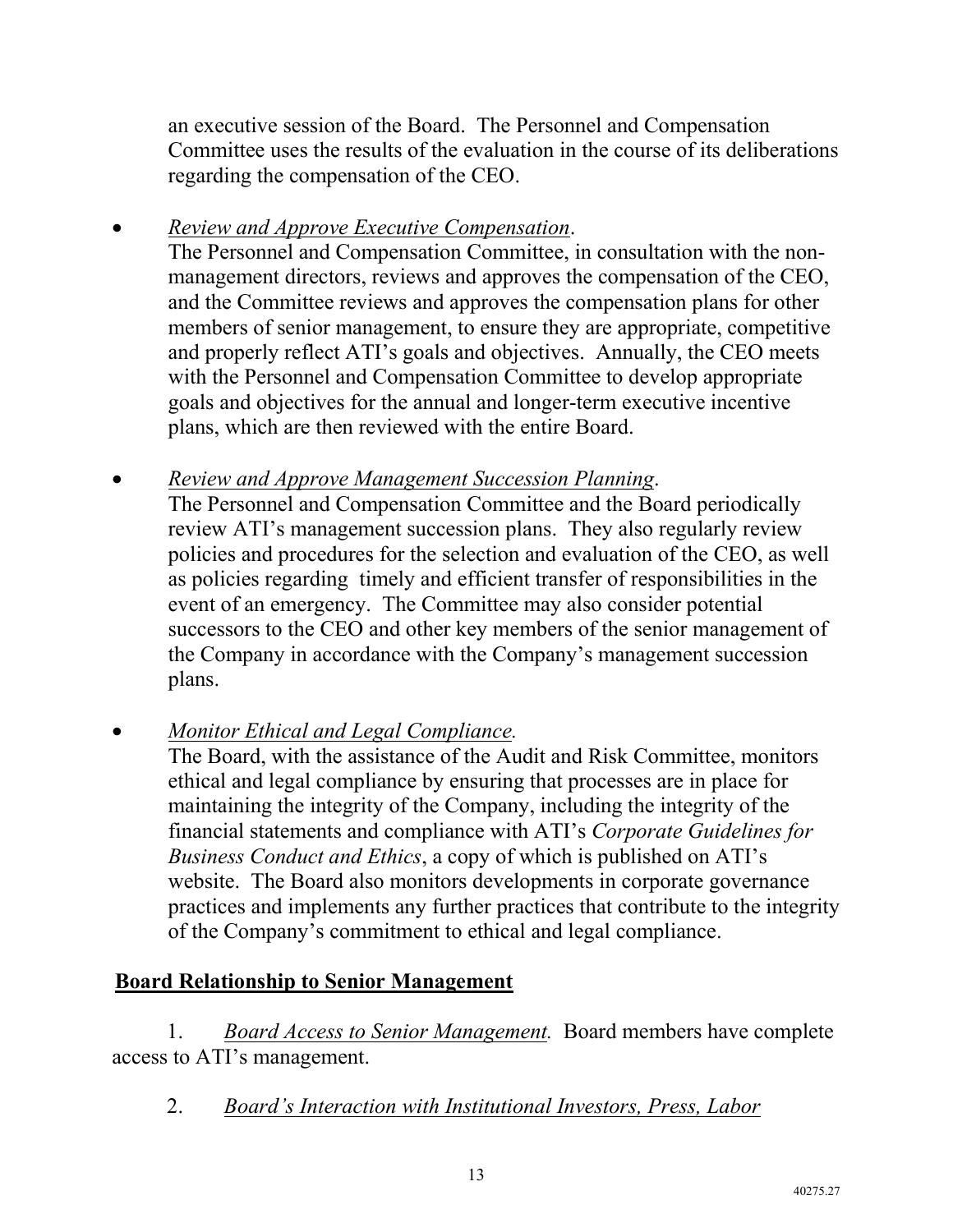*Representatives and Customers.* The Board believes that ATI's management has the authority and responsibility to provide one or more public spokespersons for the Company. Without the prior approval of the Chairman of the Board, individual Board members should not meet or otherwise communicate with the various constituencies of the Company, such as institutional investors, customers, labor representatives, and the press.

## **Re-Pricing of Stock Options**

The Company does not re-price stock options after their issuance.

## **Disclosure and Review of Corporate Governance Guidelines**

These Corporate Governance Guidelines will be posted on ATI's website and will be available in print to any stockholder requesting them.

The Nominating and Governance Committee will review these Corporate Governance Guidelines periodically and will report the results of this review to the full Board.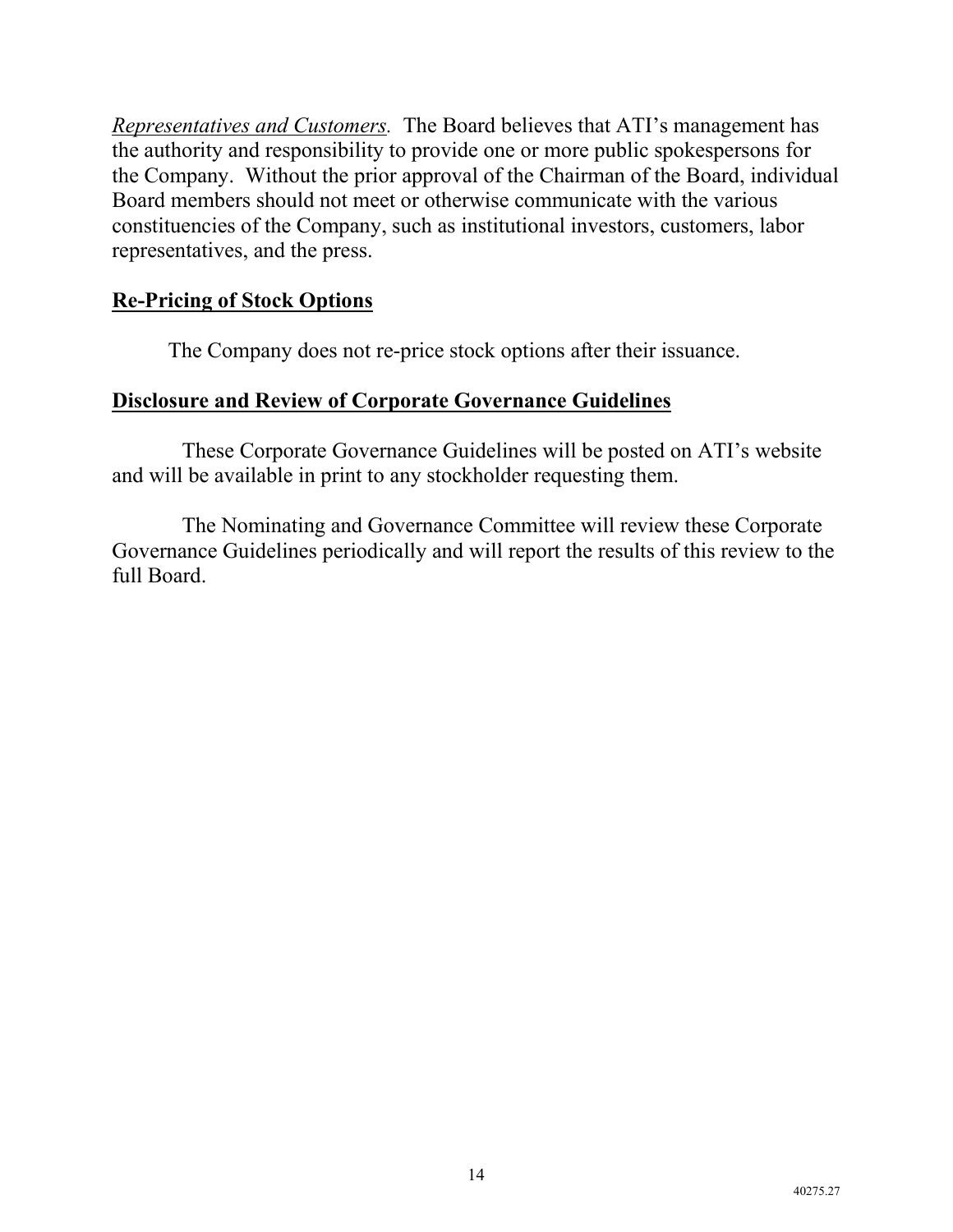### **Annex A Independence Standards**

#### 1. *Independence Generally*

An "Independent Director" is one who:

- (a) is not, and has not been within the past three years:
	- (i) an employee of the Company;
	- (ii) directly compensated by the Company in an amount in excess of \$120,000 per year, other than director and committee fees and pension or other forms of deferred compensation for prior service that is not contingent on continued service;
	- (iii) affiliated with or employed by a present or former internal or external auditor of the Company or any of its affiliates;
	- (iv) employed as an executive officer of another company where any of the Company's present executives serves on the compensation committee of the other company;
	- (v) an executive officer or employee of another company that makes payments to, or receives payments from, the Company for property or services in an amount that exceeds, in any single fiscal year, the greater of \$1 million or 2% of the other company's consolidated gross revenues;
- (b) does not have, and has not had within the past three years, an immediate family member who has been an executive officer of the Company or has received the direct compensation described in clause  $(a)(ii)$  above (other than as an employee who is not an executive officer of the Company) or has had a relationship described in clause (a)(iii) above (other than as an employee who is not a partner of the auditor and who does not work on the audit of the Company's financial statements) or  $(a)(iv)$  above or has been an executive officer of another company described in clause (a)(v) above; and
- (c) has been determined by the Company's Board not to have any material relationship with or to the Company (either directly or as a partner, stockholder or officer of an organization that has a material relationship with or to the Company). Ownership of a significant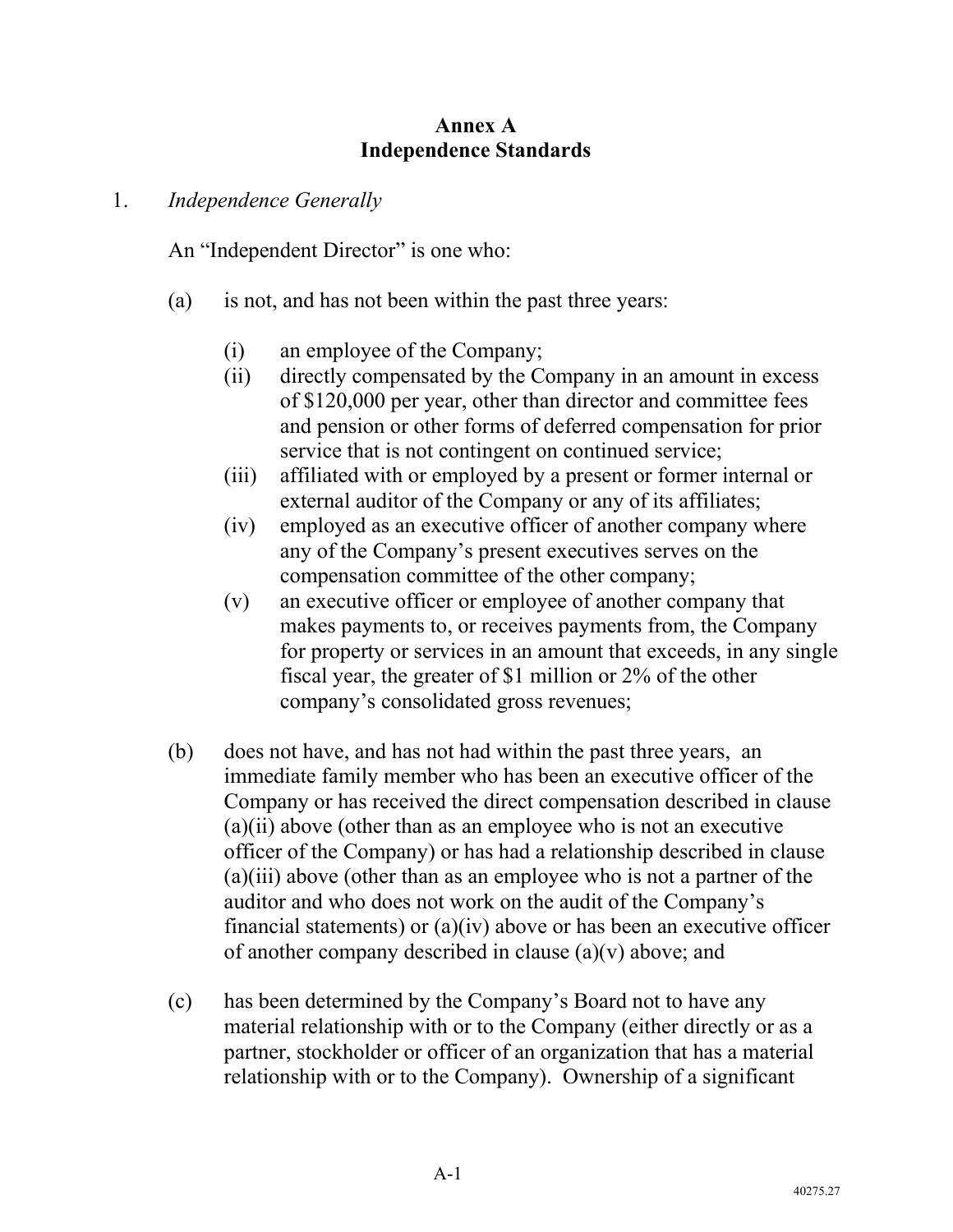amount of the Company's stock does not, by itself, preclude a determination of independence.

#### 2. *Additional Independence Criteria for Audit and Risk Committee Members*

In addition to being an Independent Director, as defined above, each member of ATI's Audit and Risk Committee must not, except in his or her capacity as a member of the Audit and Risk Committee, the Board or any other Board committee of the Company: (a) accept directly or indirectly any consulting, advisory or other compensatory fee from the Company or any subsidiary thereof; or (b) be an affiliated person of the Company or any subsidiary thereof. For this purpose, the term "affiliated person" means one who, directly or indirectly through one or more intermediaries, controls, or is controlled by, or is under common control with, the Company or any subsidiary thereof. A person will not be deemed to be in control of the Company or any subsidiary, however, unless the person is: (A) the beneficial owner, directly or indirectly, of more than 10% of any class of voting equity securities of the Company or (B) an executive officer or director of the Company.

As an amplification of the foregoing:

- (i) Director's fees (including fees for service on committees) must be the sole compensation that an Audit and Risk Committee member receives from the Company.
- (ii) Permissible director fees may include equity-based awards and may also include fees that are structured to provide additional compensation for additional duties (such as extra fees for serving on and/or chairing Board committees).
- (iii) A former Company employee who later qualifies as an Independent Director will not be barred from chairing or serving as a voting member of the Audit and Risk Committee merely because he or she receives a pension or other form of deferred compensation from the Company for his or her prior service (provided such compensation is not contingent in any way on continued service as a director).
- (iv) Neither an Audit and Risk Committee member nor his or her firm may receive any fees from the Company, directly or indirectly, for services as a consultant or a legal or financial adviser. This applies without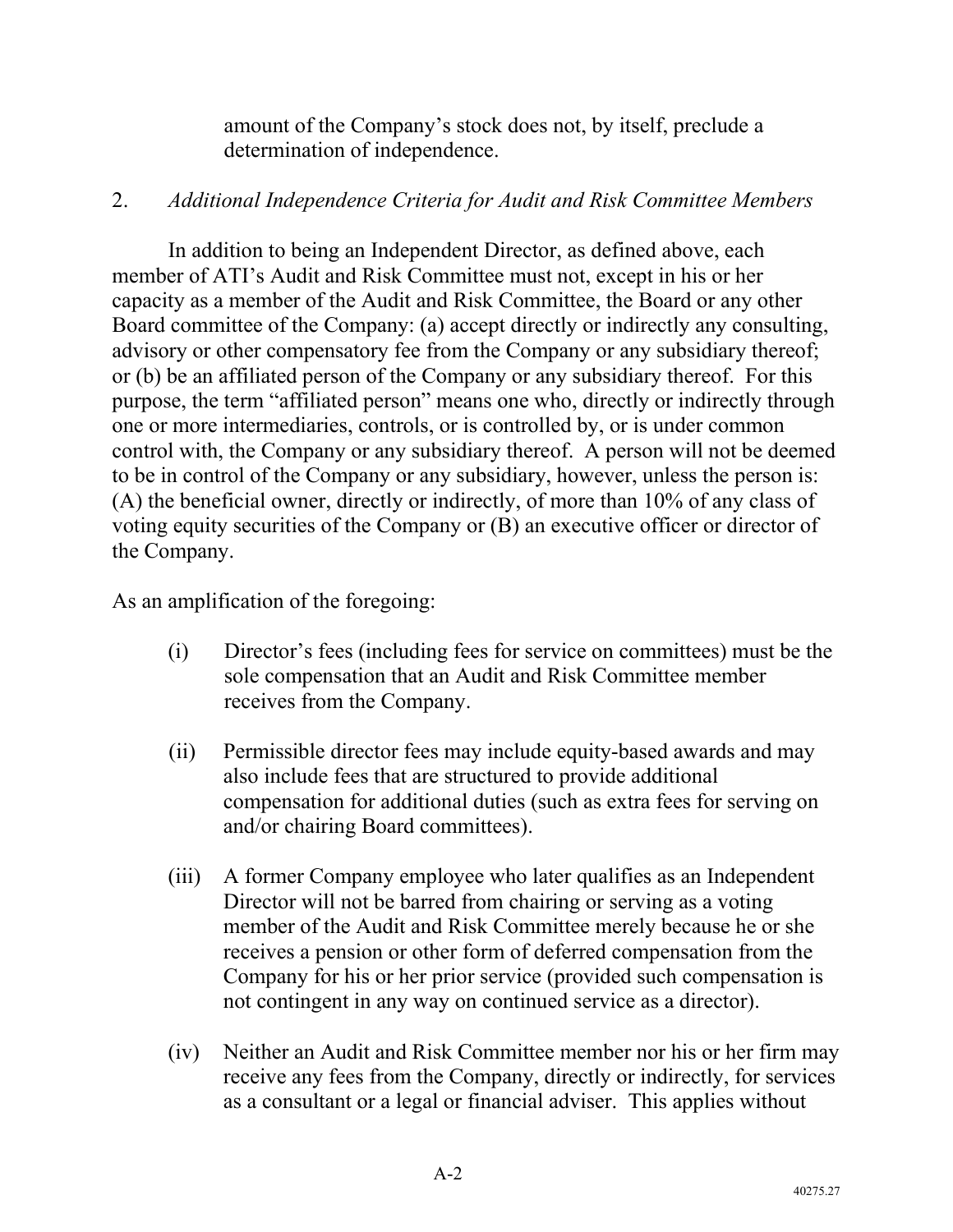regard to whether the Audit and Risk Committee member is directly involved in rendering any such services to the Company.

### 3. *Materiality Determination Based on Facts and Circumstances*

In assessing the materiality of any existing or proposed director's relationship with the Company for the purpose of evaluating the director's independence (other than a relationship described in clause (a) of the definition of an Independent Director, which will always be deemed material), the Board will consider all relevant facts and circumstances. Material relationships can include, but are not limited to, commercial, industrial, banking, consulting, legal, accounting, charitable and familial relationships. The Board should evaluate materiality not only from the perspective of the director, but also from that of persons and organizations with which the director has a relationship. To assist in determining the materiality of specific relationships, the Board has adopted the following non-exclusive standards (the "Materiality Standards"):

- The interest of a person or a person's Immediate Family Member in a transaction or series of similar transactions with the Company or its subsidiaries within the past five years will not be deemed to create a material relationship with the Company for the purposes of determining that person's independence if:
	- (i) the amount of the transaction or series of transactions does not exceed \$120,000, or
	- (ii) the amount of the transaction or series of transactions exceeds \$120,000, but (A) the transaction accounts for less than the greater of 2 percent or \$1 million of the Company's consolidated gross revenues for the last full fiscal year, (B) the transaction is a commercial transaction carried out at arm's length in the ordinary course of business, and (C) the interest of the person or the person's Immediate Family Member arises solely from (1) his or her position as an executive officer or employee of another party to the transaction and the transaction accounts for less than the greater of 2 percent or \$1 million of the consolidated gross revenues of that other party for its last fiscal year or (2) his or her ownership of less than ten percent of the equity ownership of another party to the transaction, or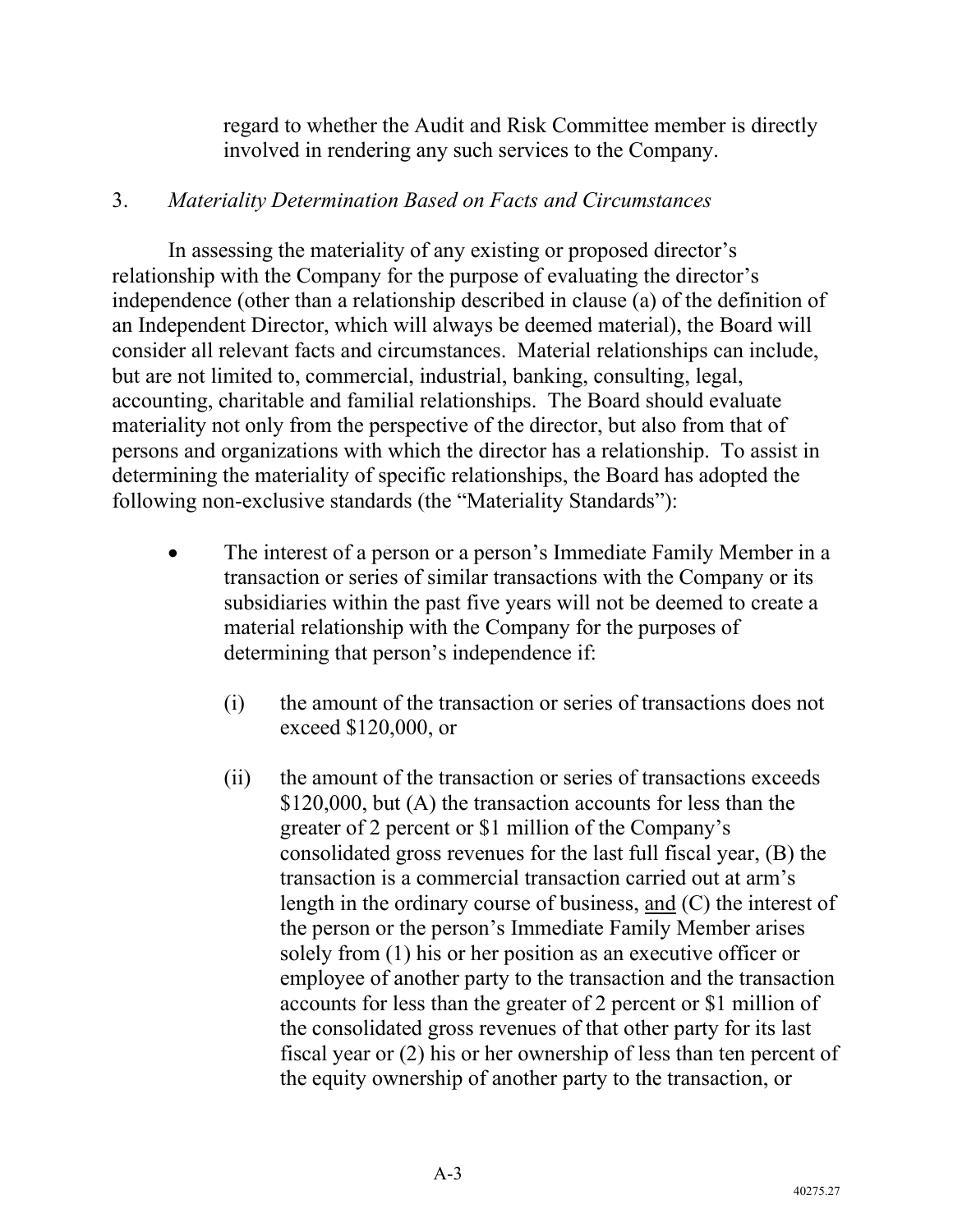- (iii) the rate or rates involved in the transaction are determined by competitive bids, or the transaction involves the rendering of services as a common or contract carrier, or public utility, at rates or charges fixed in conformity with law or governmental authority, or
- (iv) the transaction involves services as a bank depositary of funds, transfer agent, registrar, trustee under a trust indenture, or similar services.
- A person's affiliation with a firm, corporation or other entity that engages, or during the fiscal year immediately prior to the date of the determination has engaged, or proposes to engage in a transaction with the Company or its subsidiaries, as a customer or supplier or otherwise, whose business accounts for less than the greater of 2 percent or \$1 million of the Company's consolidated gross revenues for its last full fiscal year and less than the greater of 2 percent or \$1 million of the consolidated gross revenues of the other firm, corporation or other entity for its last fiscal year, will not be deemed to create a material relationship with the Company for purposes of determining that person's independence.
- A person's affiliation with a firm, corporation or other entity to which the Company or its subsidiaries is indebted at the date of the determination in an aggregate amount that is less than 5 percent of ATI's consolidated gross assets for its last full fiscal year, will not be deemed to create a material relationship with the Company for purposes of determining that person's independence.

For purposes of the Materiality Standards only, the term "Company" refers to the Company and its subsidiaries, unless the context requires otherwise, and a person is affiliated with a firm, corporation or other entity if he or she is an executive officer of, or owns, or during the last full fiscal year has owned, either of record or beneficially in excess of a ten percent equity interest in that firm, corporation or other entity.

The basis for the Board's determination that a relationship is not material will be disclosed in ATI's proxy statement. If the relationship does not satisfy the Materiality Standards, the basis for the Board's determination will be specifically explained.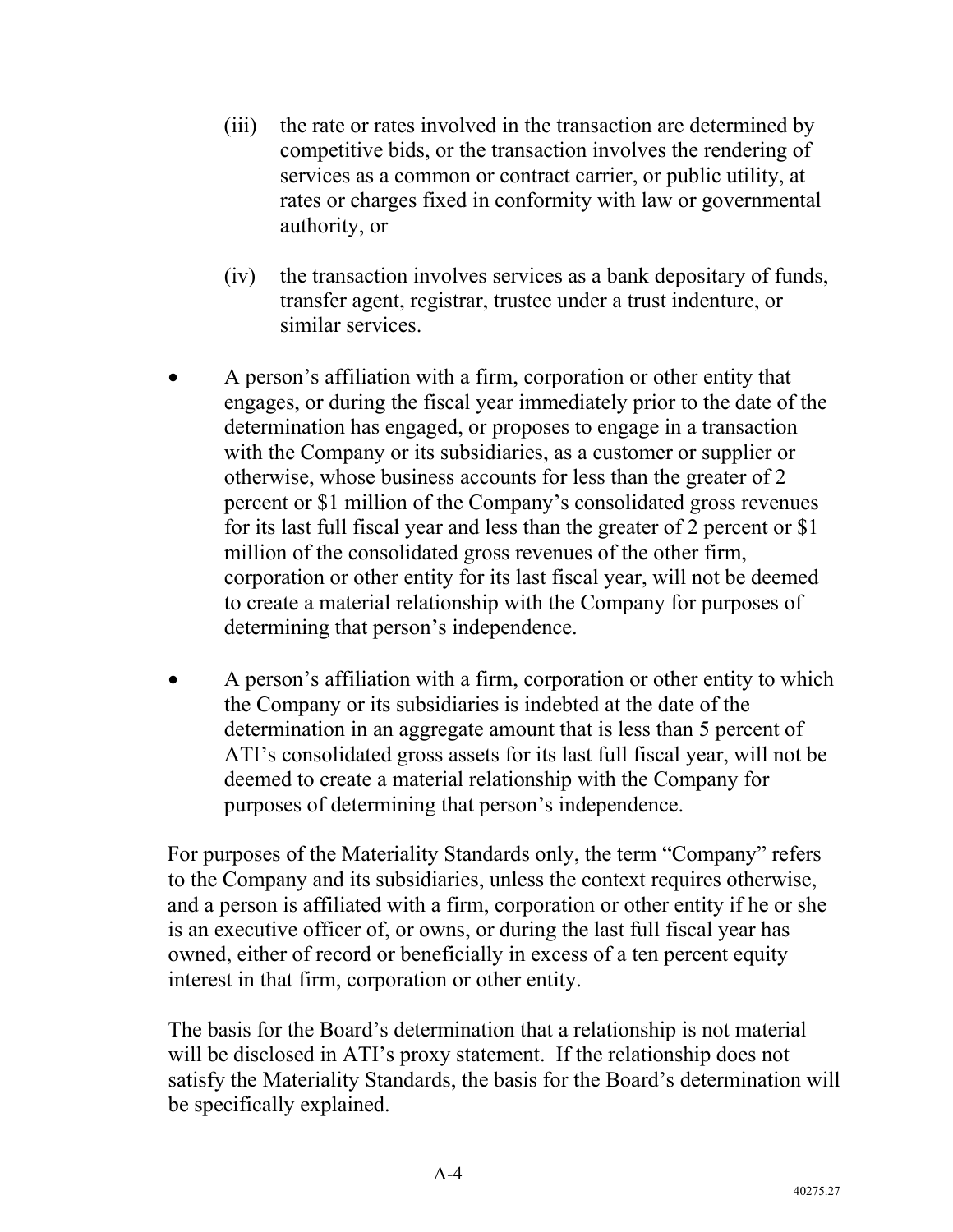## 4. *Additional Considerations for Personnel and Compensation Committee Members*

In assessing the independence of any existing or proposed director who will serve on the Personnel and Compensation Committee, the Board shall consider all factors specifically relevant to determining whether such an existing or proposed director has a relationship to the Company which is material to that existing or proposed director's ability to be independent from management in connection with the duties of a member of the Personnel and Compensation Committee, including, but not limited to, the following factors:

- The source of compensation of the existing or proposed director, including any consulting, advisory or other compensatory fee paid by the Company to the existing or proposed director. In particular, the Board shall consider whether the existing or proposed director receives compensation from any person or entity that would impair his or her ability to make independent judgments about the Company's executive compensation.
- Whether the existing or proposed director is affiliated with the Company, a subsidiary of the Company or an affiliate of a subsidiary of the Company. In particular, the Board shall consider whether any such affiliate relationship places the existing or proposed director under the direct or indirect control of the Company or its senior management, or creates a direct relationship between the existing or proposed director and members of senior management, in each case of a nature that would impair his or her ability to make independent judgments about the Company's executive compensation.

### 5. *Certain Definitions*

(a) Immediate Family Members. "Immediate Family Members" include a person's spouse, parents, children, stepparents, stepchildren, siblings, mothers- and fathers-in-law, sons- and daughters-in-law, brothers- and sisters-in-law, and anyone (other than tenants or employees) who shares such person's home.